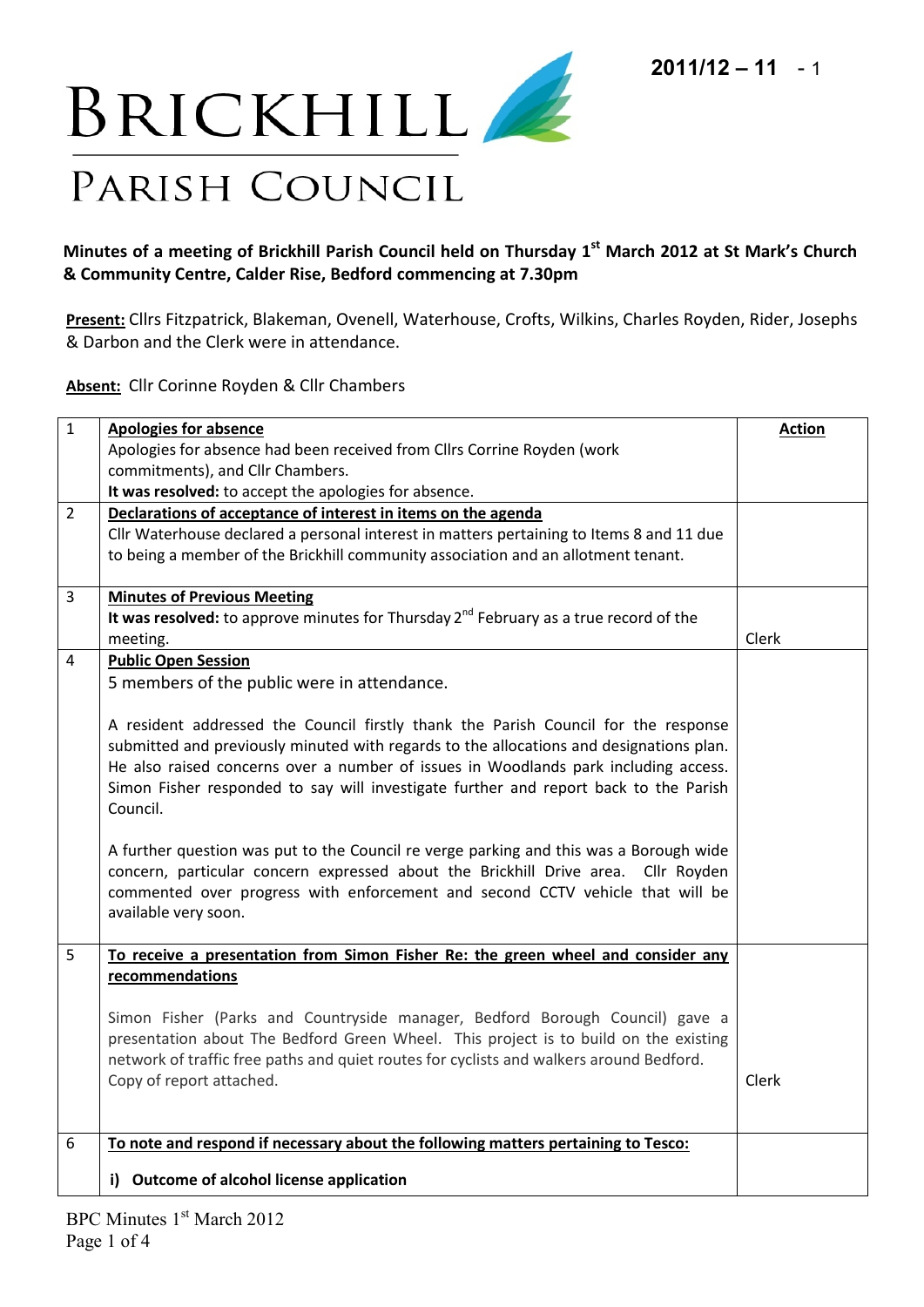|                | Cllr Fitzpatrick confirmed that despite the numerous objections received by the licensing<br>committee from residents and several councillors, Tesco have been granted an alcohol                                                                                                                                                                                                                                                                                                                                                                                               |       |
|----------------|---------------------------------------------------------------------------------------------------------------------------------------------------------------------------------------------------------------------------------------------------------------------------------------------------------------------------------------------------------------------------------------------------------------------------------------------------------------------------------------------------------------------------------------------------------------------------------|-------|
|                | license.                                                                                                                                                                                                                                                                                                                                                                                                                                                                                                                                                                        |       |
|                | ii) Parking issues and enforcement action<br>Cllr Charles Royden confirmed that another CCTV vehicle is available which can detect<br>how long vehicles are being left in the car park on Brickhill Drive. If vehicles are there for<br>more than 45mins then they will be issued with a fine. Often car park entrance blocked,<br>Cllr Fitzpatrick encouraged visitors to contact the Bedford parking services on 01234<br>227477 to report any such incidents.                                                                                                                | Clerk |
| $\overline{7}$ | To review and approve amendments to the Standing Orders and Risk Assessment                                                                                                                                                                                                                                                                                                                                                                                                                                                                                                     |       |
|                | The Clerk circulated, via email, a copy of each of these documents prior to the meeting<br>highlighting any necessary amendments or additions. Cllr Fitzpatrick read out the<br>changes and Councillors made some minor alterations to some of the proposed wording.<br>In accordance with these additional changes all Councillors agreed to approve.<br>It was resolved: standing orders and risk assessment approved.                                                                                                                                                        | Clerk |
| 8              | To consider a request from Brickhill Community Centre to hire out the office projector                                                                                                                                                                                                                                                                                                                                                                                                                                                                                          |       |
|                | Information with regards to this item had been circulated by the Clerk prior to the<br>meeting. The Clerk had recently purchased a projector (as previously agreed) for the<br>Parish Council to use. The manager of Brickhill Community Centre approached the Clerk<br>to enquire whether hirers of the centre could possibly rent this equipment from the<br>Parish Council. A figure of £20 per session was proposed. The Clerk will create a loaning<br>out sheet for hirers to sign to cover for any damages.                                                              |       |
|                | It was resolved: all councillors agreed to this request and would ask the Clerk to liaise<br>with the Brickhill Community Centre staff.                                                                                                                                                                                                                                                                                                                                                                                                                                         | Clerk |
| 9              | To consider a request from Cllr Charles Royden to support no verge parking restrictions                                                                                                                                                                                                                                                                                                                                                                                                                                                                                         |       |
|                | in Plover Way<br>Information was circulated to all Councillors within the Borough Councillors report. Cllr<br>Royden confirmed that they had been contacted by residents to seek to enforce no verge<br>parking, he asked for the Parish Council's support in this matter.<br>It was resolved: all agreed to support this request.                                                                                                                                                                                                                                              |       |
|                |                                                                                                                                                                                                                                                                                                                                                                                                                                                                                                                                                                                 | Clerk |
| 10             | To consider making a funding application for play equipment on Waveney Green                                                                                                                                                                                                                                                                                                                                                                                                                                                                                                    |       |
|                | Information was circulated to Councillors prior to the meeting. Potential funding had<br>been identified by the Clerk to consider applying to for a proposed new play area on<br>Waveney Green (as part of the 3yr plan agreed at the last meeting). The funding is<br>available from Wren under the Small Grants Scheme and this grant is due to cease in<br>May. Consultations over plans proposed would need to be organised by Staff, however<br>evidence of need for the scheme had been gathered from feedback from residents<br>following the community led plan survey. |       |
|                | It was resolved: all agreed in principle to seek funding. Clerk to circulate further<br>information on potential designs once received.                                                                                                                                                                                                                                                                                                                                                                                                                                         | Clerk |
| 11             | To consider installation of toilet facility at Brickhill Allotments                                                                                                                                                                                                                                                                                                                                                                                                                                                                                                             |       |
|                | A report was circulated to all by the Assistant Clerk prior to the meeting giving<br>background to the request. Cllr Royden voiced concern over request as the Parish<br>Council are currently subsidising allotments and funding would need to be sourced. He                                                                                                                                                                                                                                                                                                                  |       |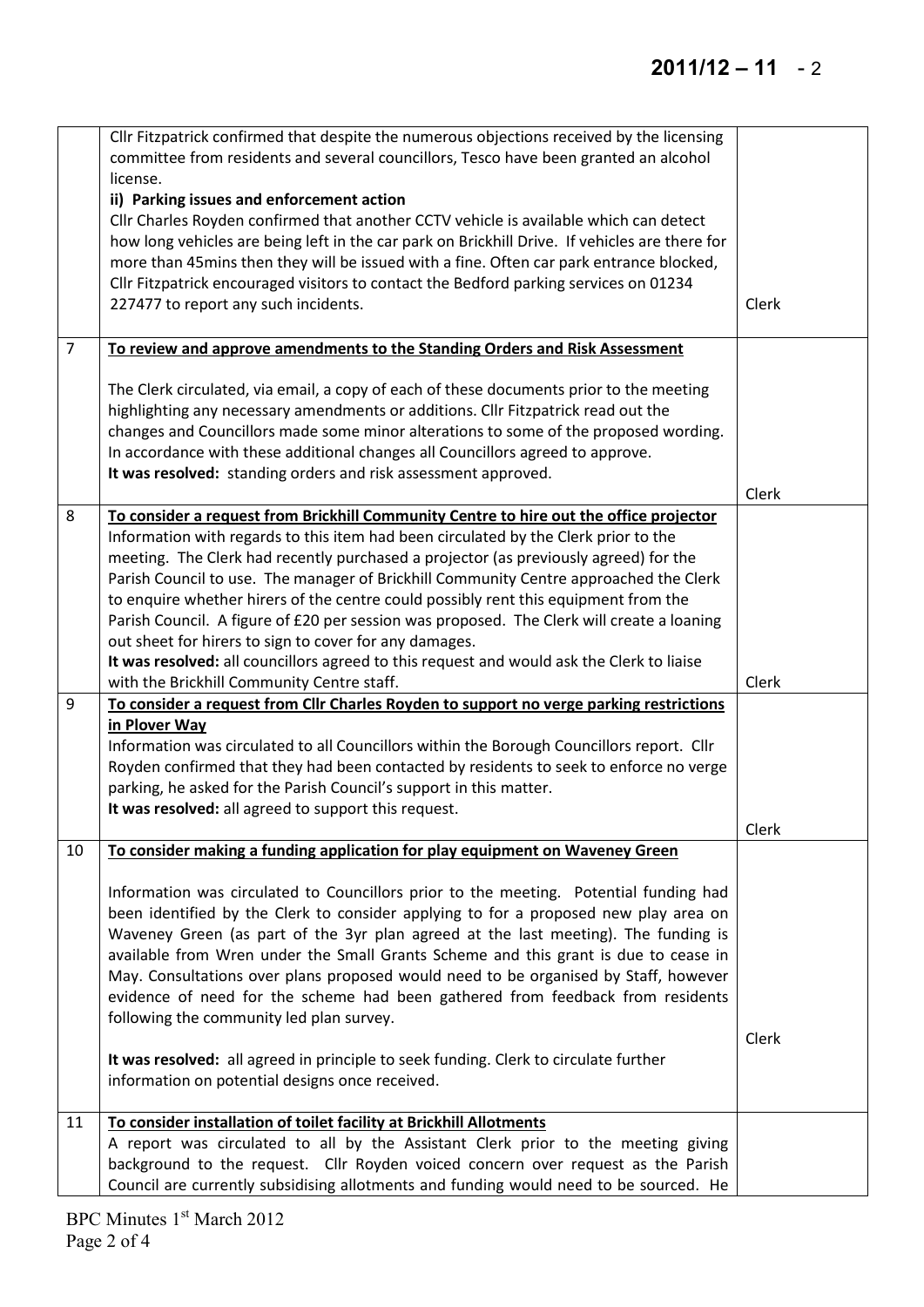## **2011/12 – 11** - 3

|    |                                                                                                                                                                                                                                                                                                                                                                                                                                                                                                                                                                                                                                                                                                             | practicalities of maintaining in the long term.<br>further evidence of need and funding for the installation.                                                                     | suggested the staff assess the real need for this facility with tenants and look into the<br>It was resolved: to not accept the proposal but Councillors would ask staff to seek                                               |                          | <b>Assistant Clerk</b> |
|----|-------------------------------------------------------------------------------------------------------------------------------------------------------------------------------------------------------------------------------------------------------------------------------------------------------------------------------------------------------------------------------------------------------------------------------------------------------------------------------------------------------------------------------------------------------------------------------------------------------------------------------------------------------------------------------------------------------------|-----------------------------------------------------------------------------------------------------------------------------------------------------------------------------------|--------------------------------------------------------------------------------------------------------------------------------------------------------------------------------------------------------------------------------|--------------------------|------------------------|
| 12 | <b>Financial Matters</b><br>i)<br>To receive a financial report for the period ended 28 February 2012 and to                                                                                                                                                                                                                                                                                                                                                                                                                                                                                                                                                                                                |                                                                                                                                                                                   |                                                                                                                                                                                                                                |                          |                        |
|    | Chq<br>No                                                                                                                                                                                                                                                                                                                                                                                                                                                                                                                                                                                                                                                                                                   | Payee                                                                                                                                                                             | <b>Details</b>                                                                                                                                                                                                                 | $\pmb{\mathsf{f}}$       |                        |
|    | 393                                                                                                                                                                                                                                                                                                                                                                                                                                                                                                                                                                                                                                                                                                         | <b>SLCC</b>                                                                                                                                                                       | Clerks manual (updates), Charles<br>Arnold Baker 8th edition                                                                                                                                                                   | 92.80                    |                        |
|    | 394                                                                                                                                                                                                                                                                                                                                                                                                                                                                                                                                                                                                                                                                                                         | Office Supply Ltd                                                                                                                                                                 | HP compatible toner bundle<br>Room Hire (planning and good                                                                                                                                                                     | 129.60                   |                        |
|    | 395<br>396<br>397                                                                                                                                                                                                                                                                                                                                                                                                                                                                                                                                                                                                                                                                                           | <b>Brickhill Comm Centre</b><br>Office Supply Ltd<br>St Marks Church                                                                                                              | neighbour scheme)<br>Projector and external hard drive<br>Room Hire (parish council meeting)                                                                                                                                   | 13.00<br>430.78<br>13.00 |                        |
|    | 398<br>399                                                                                                                                                                                                                                                                                                                                                                                                                                                                                                                                                                                                                                                                                                  | <b>Herts County Council</b><br><b>BATPC</b>                                                                                                                                       | Office Chairs x 2<br>Affiliation fees 2012/13                                                                                                                                                                                  | 435.34<br>1,473.00       |                        |
|    | 400<br>401                                                                                                                                                                                                                                                                                                                                                                                                                                                                                                                                                                                                                                                                                                  | P Taras<br>F Johnstone                                                                                                                                                            | Key deposit refund<br>Petty Cash                                                                                                                                                                                               | 5.00<br>20.00            |                        |
|    | 402                                                                                                                                                                                                                                                                                                                                                                                                                                                                                                                                                                                                                                                                                                         | St Marks Church                                                                                                                                                                   | Room Hire                                                                                                                                                                                                                      | 13.00                    |                        |
|    |                                                                                                                                                                                                                                                                                                                                                                                                                                                                                                                                                                                                                                                                                                             | It was resolved: to approve accounts for payment.                                                                                                                                 | <b>TOTAL</b>                                                                                                                                                                                                                   | 2,625.52                 |                        |
|    | Gratuity payment- Chair motioned to move this item to discuss under Item<br>i)<br>ii)<br>To discuss and approve contractor to undertake grass cutting on Waveney<br>Clerk had received quotations from 4 contractors and the Parish Council discussed the<br>merits of each one.<br>It was resolved: to award the grass cutting contract to Bedford Borough Council as they<br>provided the best value.<br>To approve repair works to footpath on Waveney Green<br>iii)<br>Clerk had received a quote from a contractor for necessary repairs to certain<br>sections of the internal footpath on the site. Cllr Royden suggested we seek further<br>quotes on a like for like basis with other contractors. | Clerk                                                                                                                                                                             |                                                                                                                                                                                                                                |                          |                        |
|    | iv)                                                                                                                                                                                                                                                                                                                                                                                                                                                                                                                                                                                                                                                                                                         | that offered the best value.                                                                                                                                                      | It was resolved: the Clerk will contact Bedford Borough Council plus one other to<br>seek further quotations. All agreed to allow the Clerk to proceed with the quote<br>To review advertising costs for the parish newsletter |                          |                        |
|    | current rates.                                                                                                                                                                                                                                                                                                                                                                                                                                                                                                                                                                                                                                                                                              | The current rates to advertise per insertion are: A4-£125, A5-£50 & A6-£25. The Clerk<br>advised the council to maintain current charges. It was resolved: all agreed to maintain |                                                                                                                                                                                                                                |                          |                        |